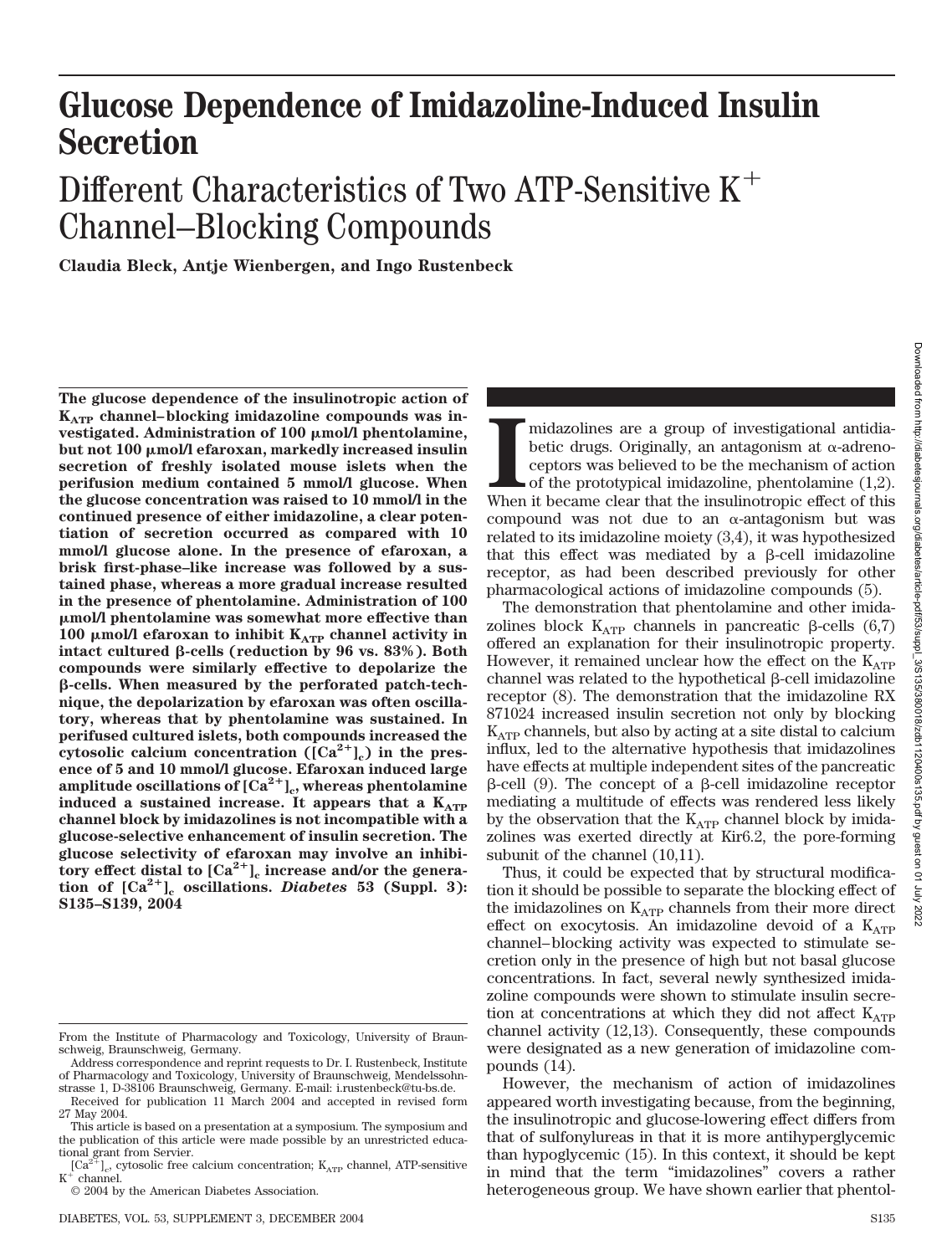amine does in fact stimulate secretion also at basal glucose (16), whereas efaroxan has been described to exhibit a practically ideal glucose sensitivity in that it fails to increase insulin secretion at subthreshold glucose concentrations (17). The glucose dependence of the insulinotropic effect of RX 871024 decreased in a concentrationdependent manner between 10 and 100  $\mu$ mol/l (9,14). Because all these compounds are blockers of  $K_{ATP}$  channels, the question arose whether an imidazoline-induced block of  $K_{ATP}$  channels was necessarily associated with a stimulatory effect on insulin secretion at a basal glucose concentration.

#### **RESEARCH DESIGN AND METHODS**

**Chemicals.** Efaroxan was kindly donated by RBI (Natick, MA) and phentolamine by Ciba-Geigy (Lörrach, Germany). Tolbutamide was obtained from Serva (Heidelberg, Germany), collagenase P from Boehringer Mannheim (Mannheim, Germany), and Fura-2/AM from Molecular Probes (Leiden, the Netherlands). Cell culture medium RPMI-1640 was purchased from Gibco BRL (Gaithersburg, MD), and fetal calf serum was obtained from Biochrom (Berlin, Germany). All other reagents of analytical grade were from E. Merck (Darmstadt, Germany). Tolbutamide stock solutions were prepared in 0.1N NaOH. **Tissue culture.** Islets were isolated from the pancreas of NMRI mice by a conventional collagenase digestion technique and hand-picked under a stereomicroscope. Single cells were obtained by incubation of the islets for 10 min in a  $Ca^{2+}$ -free medium and subsequent vortex mixing for 1 min. Islets and single islet cells were cultured for up to 4 days in RPMI-1640 culture medium with 10% fetal calf serum (5 mmol/l glucose) in a humidified atmosphere of  $95\%$  air and  $5\%$  CO<sub>2</sub> at 37°C.

**Electrophysiological recordings.** K<sub>ATP</sub> channel activity was measured by a standard patch-clamp technique using the cell-attached configuration (18). Pipettes were pulled from borosilicate glass (2 mm od, 1.4 mm id; Hilgenberg, Malsfeld, Germany) by a two-stage vertical puller (List Electronic, Darmstadt, Germany) and had resistances between 3 and 6 MOhm when filled with solution. Currents were recorded by an EPC7 patch-clamp amplifier (List Electronic) and were low pass filtered by a 4-pole Bessel filter at 2 kHz and stored on videotape. The pipette holding potential was 0 mV in cell-attached recordings. The membrane potential of  $\beta$ -cells was determined using the whole-cell and perforated patch modes under current clamp condition (19). Test compounds were applied and washed out by changing the bath medium with a slow bath perfusion system. The compositions of the bath and pipette media were as given by Zünkler et al. (20). All experiments were performed at room temperature (20 –23°C). Data were analyzed off line using pClamp 6.03 software (Axon Instruments, Foster City, CA).

Microfluorimetric measurements of the cytosolic Ca<sup>2+</sup> concentration. Islets and islet cells were cultured on glass coverslips in Petri dishes and were used from day 2 to 4 after isolation. Fura-2/AM was loaded at a concentration of 2  $\mu$ mol/l for 45 min at 37°C. The coverslip with the attached cells or islets was inserted in a purpose-made perifusion chamber on the stage of an epifluorescence microscope fitted with a Zeiss Fluar  $(40\times)$  objective. The fluorescence (excitation at 340 or 380 nm, emission >470 nm) was recorded by a slow-scan charged-coupled device (CCD) camera (TILL Photonics). All perifusions were performed at 37°C using a HEPES-buffered Krebs-Ringer bicarbonate medium. Image pairs were taken at intervals as indicated in the figures. Illumination time for each image was 800 ms.

**Measurement of insulin secretion.** Batches of 50 freshly isolated NMRI mouse islets were perifused at 37°C with a HEPES-buffered Krebs-Ringer medium containing various glucose concentrations and the indicated drug. The insulin content in the fractionated effluent was determined by enzymelinked immunosorbent assay (ELISA) (Mercodia, Uppsala, Sweden).

**Data handling and statistics.** Statistical calculations were performed by Prism and Instat software (GraphPad, San Diego CA). If not specified otherwise, differences were considered significant if  $P < 0.05$ .

## **RESULTS**

Whether  $K_{ATP}$  channel–blocking imidazolines necessarily stimulate insulin secretion at a basal glucose concentration was evaluated by comparing the effects of efaroxan and phentolamine on freshly isolated perifused islets. Both compounds were used at a concentration that was expected to strongly depolarize  $\beta$ -cells by inhibition of  $K_{ATP}$  channel activity. The effect of each imidazoline was first measured in the presence of 5 mmol/l glucose, a nonstimulatory concentration, before glucose was increased to 10 mmol/l in the continued presence of the imidazoline. Efaroxan did not increase insulin secretion in the presence of 5 mmol/l glucose, but rather caused a small, significant decrease (Fig. 1*A*). When the glucose concentration was raised to 10 mmol/l in the presence of efaroxan, there was a rapid and strong increase of secretion, which was followed by a sustained phase of stimulated secretion. On the whole, this pattern resembled the biphasic increase elicited by 20 mmol/l glucose (Fig. 1*B*), whereas 10 mmol/l glucose alone, in control perifusions, only produced a 50% increase in insulin secretion over baseline (Fig. 1*A*). Phentolamine, after a lag time of about 10 min, markedly increased secretion in the presence of 5 mmol/l glucose. A further increase in secretion occurred when the glucose concentration was raised to 10 mmol/l, but it was slower than that in the presence of efaroxan (Fig. 1*A*).

The effect of both imidazolines on  $K_{ATP}$  channel activity was compared using intact cultured  $\beta$ -cells. Administration of 100 mol/l efaroxan decreased channel activity from a control value of 100% to 18.6  $\pm$  4.2% ( $n = 10$ ). Administration of 100  $\mu$ mol/l phentolamine was significantly more effective, reducing channel activity to 3.6  $\pm$ 1.6% ( $n = 5$ ), which is close to the effect of 500  $\mu$ mol/l tolbutamide (0.6  $\pm$  0.4%,  $n = 4$ ). The difference between the effects of efaroxan and phentolamine  $(P < 0.01$ , Welch's *t* test) raised the possibility that the lack of insulinotropic effect of efaroxan in the presence of 5 mmol/l glucose was due to a less complete channel block by efaroxan.

However, the more complete channel block by phentolamine did not translate into a significantly stronger depolarization. In the standard whole-cell configuration, 100  $\mu$ mol/l efaroxan depolarized the  $\beta$ -cell plasma membrane potential from a resting value of  $-73.3 \pm 1.7$  mV to  $-28.6 \pm 3.4$  mV ( $n = 6$ ), and 100  $\mu$ mol/l phentolamine depolarized from  $-67.9 \pm 4.7$  mV to  $-28.2 \pm 5.8$  mV ( $n =$ 4). The effect of efaroxan was reversible within 3 min, whereas the depolarization by phentolamine was of slow onset and only partially reversible during the washout phase. To ascertain that these observations were also valid for metabolically intact  $\beta$ -cells in the presence of 5 mmol/l glucose, the depolarizing effect was measured using the perforated patch configuration. Within 3 min, efaroxan depolarized the membrane potential from a resting value of  $-63.7 \pm 2.6$  mV to a plateau value of  $-47.8 \pm 2.7$  mV  $(n = 6)$ , whereas phentolamine required at least 8 min to depolarize from  $-65.4 \pm 1.6$  mV to a plateau value of  $-48.4 \pm 2.2$  mV ( $n = 4$ ). When these plateau values were reached, action potentials occurred regularly. Long-term recordings (Fig. 2) showed oscillations of the plasma membrane potential in 5 of 10 experiments in the presence of efaroxan, whereas phentolamine led to a continuous depolarization (6 of 6 experiments).

The ability of both imidazolines to inhibit  $\mathrm{K}_{\mathrm{ATP}}$  channel activity and to depolarize  $\beta$ -cells suggested that they should also increase the cytosolic  $\widetilde{Ca}^{2+}$  concentration  $([Ca^{2+}]_c)$  by opening of L-type  $Ca^{2+}$  channels. As expected, both compounds at 100  $\mu$ mol/l increased  $\left[\text{Ca}^{2+}\right]_c$  in *single*  $\beta$ -cells in the presence of 5 mmol/l glucose. The extent of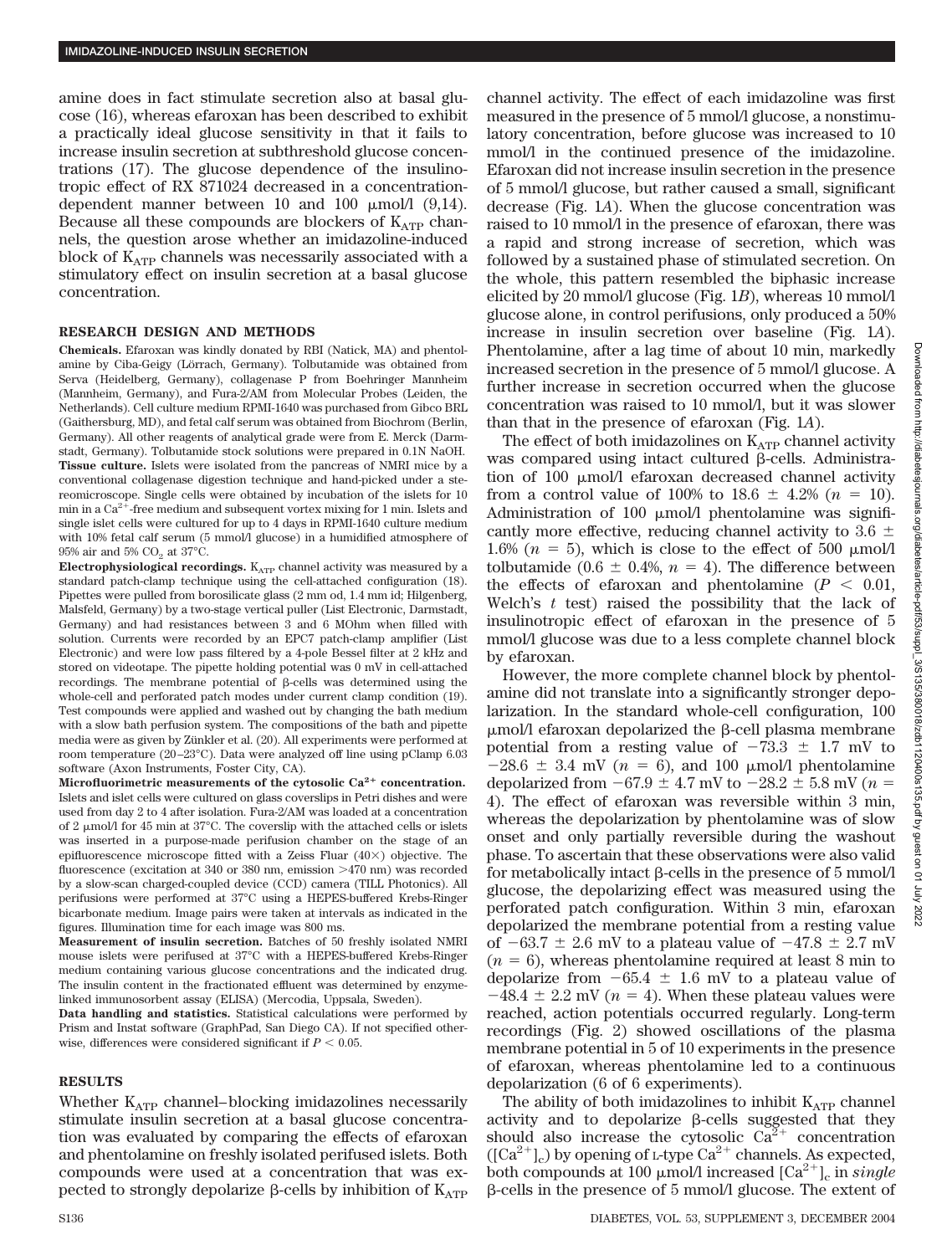

the increase corresponded roughly to the steady-state increase achieved by a depolarization with 40 mmol/l  $K^+$ under the same conditions (data not shown).  $\left[\text{Ca}^{2+}\right]_{\text{c}}$  was also measured in cultured islets perifused following the same experimental protocol (Fig. 3*A–D*) as that for insulin secretion measurements. An interesting difference between efaroxan and phentolamine became apparent: efaroxan induced an oscillatory pattern of  $\left[\text{Ca}^{2+}\right]_{c}$  increase, whereas phentolamine led to a sustained increase in  $[Ca^{2+}]_c$  with **FIG. 1.** *A***: Comparison of the glucose-dependent insulinotropic effects of efaroxan and phentolamine. Freshly isolated mouse islets were perifused with a Krebs-Ringer medium containing 5 mmol/l glucose from min 0 to min 90. Then the glucose concentration was raised to 10 mmol/l** from min 90 to min 130. Either 100  $\mu$ mol/l efaroxan ( $\bullet$ ) or **100 mol/l phentolamine (**E**) was present from min 60 to 120. , the effect of 5 and 10 mmol/l glucose alone. Values are means SEM of four experiments.** *B***: Effect of raising glucose concentration from 5 to 20 mmol/l. The secretory rate in 20 mmol/l glucose is about twice that evoked by 10 mmol/l glucose in the presence of efaroxan. Note that the kinetics of the first-phase increases are similar. Values are means SEM of three experiments.**

superimposed low-amplitude oscillations. The large-amplitude oscillations induced by efaroxan (amplitude corresponding to that of a depolarization with 40 mmol/l  $K^+$ , frequency between 0.3 and  $0.5 \times \text{min}^{-1}$ ) are obscured by presenting the mean values (Fig. 3*B*) but are obvious in individual experiments (Fig. 3*D*). Raising the glucose concentration in the presence of efaroxan altered the synchronized oscillatory pattern, which resumed after periods of 10 –20 min. Raising glucose from 5 to 10 mmol/l affected



**FIG. 2. Comparison of the depolarizing effect of efaroxan and phentolamine. The membrane potential was measured in the perforated patch configuration under current-clamp condition. Initially, 500 mol/l tolbutamide was applied in the presence of 5 mmol/l glucose as a positive control. After washout of tolbutamide, 100 mol/l efaroxan or 100 mol/l phentolamine was added to the bath medium. After exposure to the drug for at least 10 min, the glucose concentration was raised from 5 to 10 mmol/l. In 5 of 10 experiments, the presence of 100 mol/l efaroxan resulted in an oscillatory depolarization pattern with superimposed action potentials (upper graph). Administration of 100 mol/l phentolamine produced a sustained depolarization in six of six experiments (lower graph).**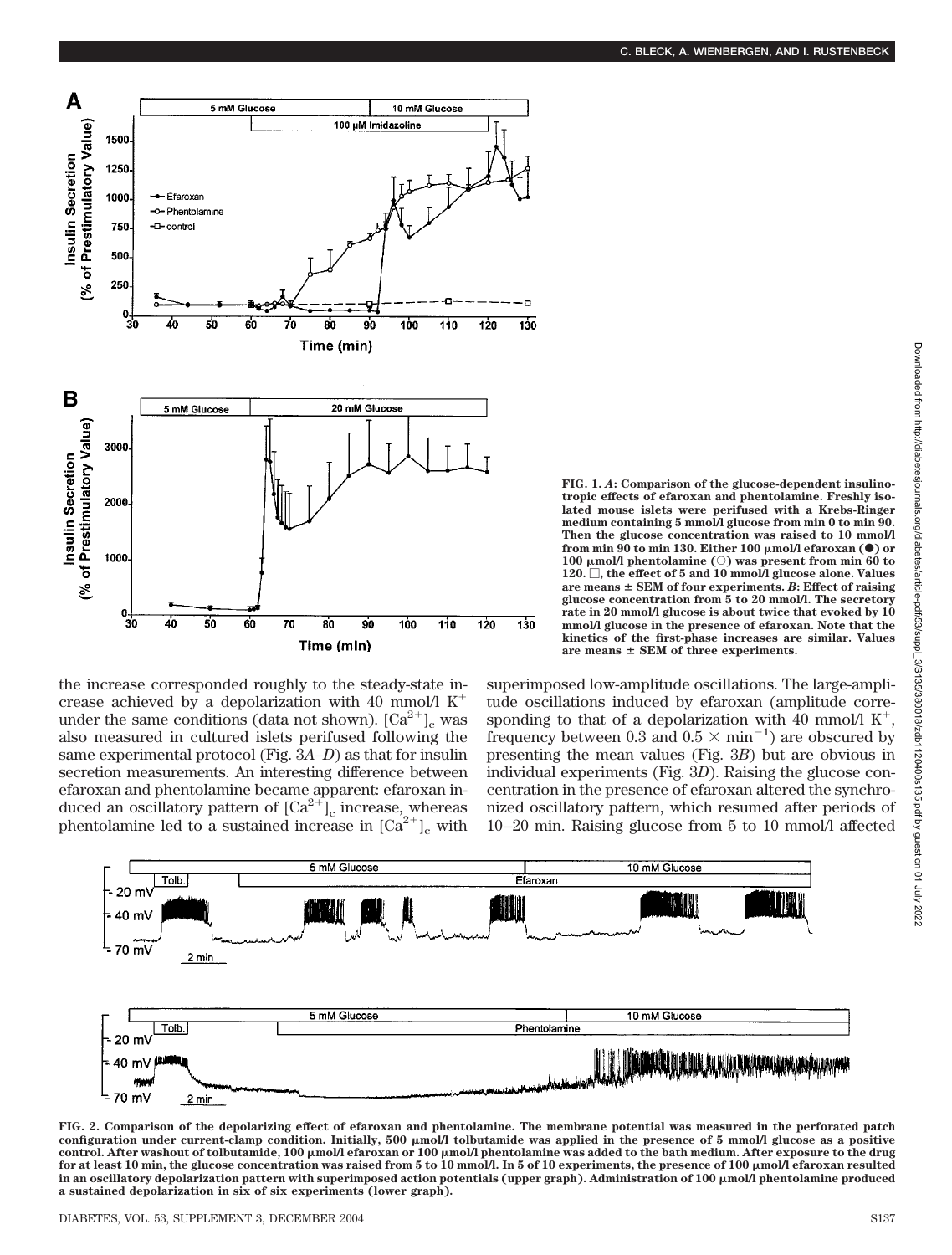

FIG. 3. Comparison of the effect of efaroxan and phentolamine on  $[Ca^{2+}]_c$ . Fura 2-loaded islets were perifused with Krebs-Ringer medium containing  $5 \text{ mmol/l}$  glucose. After depolarization with 40 mmol/l K<sup>+</sup> for 10 min, the islets were perifused with 100  $\mu$ mol/l phentolamine (*A*) or **100 mol/l efaroxan (***B***). In the continued presence of the imidazolines, the glucose concentration was raised from 5 to 10 mmol/l. Data are** means  $\pm$  SEM of five experiments each. The increase in  $[Ca^{2+}]_c$  caused by 10 mmol/l glucose alone is clearly smaller (*C*). Data are means  $\pm$  SEM **of three experiments. Exposure to efaroxan consistently (five of five experiments) caused large amplitude oscillations of [Ca2]c, which are obscured in the graph showing mean values but clearly visible in a single experiment (***D***). Here, the numbering of the [Ca2]c traces refers to the subregions of the islet in which they were determined.**

the phentolamine-induced increase in  $[Ca^{2+}]_c$ : a marked transient decrease first occurred, followed by a return to the sustained high  $\lbrack Ca^{2+}\rbrack _c$  (Fig. 3*A*). The ability of efaroxan to increase  $[\text{Ca}^{2+}]_c$  in the presence of 5 mmol/l glucose was verified with freshly isolated islets (data not shown).

## **DISCUSSION**

The present experiments show that efaroxan, a  $K_{ATP}$ channel–blocking imidazoline, does not increase insulin secretion in the presence of a nonstimulatory glucose concentration but exerts a marked enhancing effect when the glucose concentration is raised. The interest in imidazolines as potential antidiabetic drugs was always motivated by a higher glucose dependence of their insulinotropic effect as compared with that of sulfonylureas (5,17), but published data on the effects of efaroxan have regularly documented a stimulatory effect at basal glucose concentrations (7,21). The reason for this discrepancy is unclear; it could reflect species differences (rat versus mouse islets). However, the secretory effects of phentolamine are clearly less dependent on stimulatory glucose concentrations than those of efaroxan, confirming our earlier observations of heterogeneity within the group of imidazolines (16).

The requirement of a high glucose concentration for efaroxan to be an effective secretagogue is surprising because of mechanistic considerations. It is generally accepted that compounds with a direct blocking effect on  $K_{ATP}$  channels act as both initiators and enhancers of insulin secretion. For this reason sulfonylureas are regarded as stimulators of secretion in their own right, even though there is some debate as to whether a minimum of exogenous fuel is needed for the insulinotropic effect (22,23). One could thus logically expect that only imidazolines devoid of effects on  $K_{ATP}$  channels and acting exclusively at distal steps of stimulus-secretion coupling require the presence of stimulatory glucose concentrations to influence insulin secretion (14).

In the present study, 100  $\mu$ mol/l efaroxan blocked K<sub>ATP</sub> channels slightly less effectively than did  $100 \mu$  mol/l phentolamine. However, both compounds showed similar depolarizing efficacy and efaroxan was even slightly more effective to increase  $\lbrack Ca^{2+}\rbrack _c$  in single  $\beta$ -cells. Our conclusion, therefore, is that the greater glucose dependence of efaroxan effects on insulin secretion is not simply a function of a less complete  $K_{ATP}$  channel closure. This view is supported by previous observations that phentolamine also exerts an enhancing effect on secretion in the